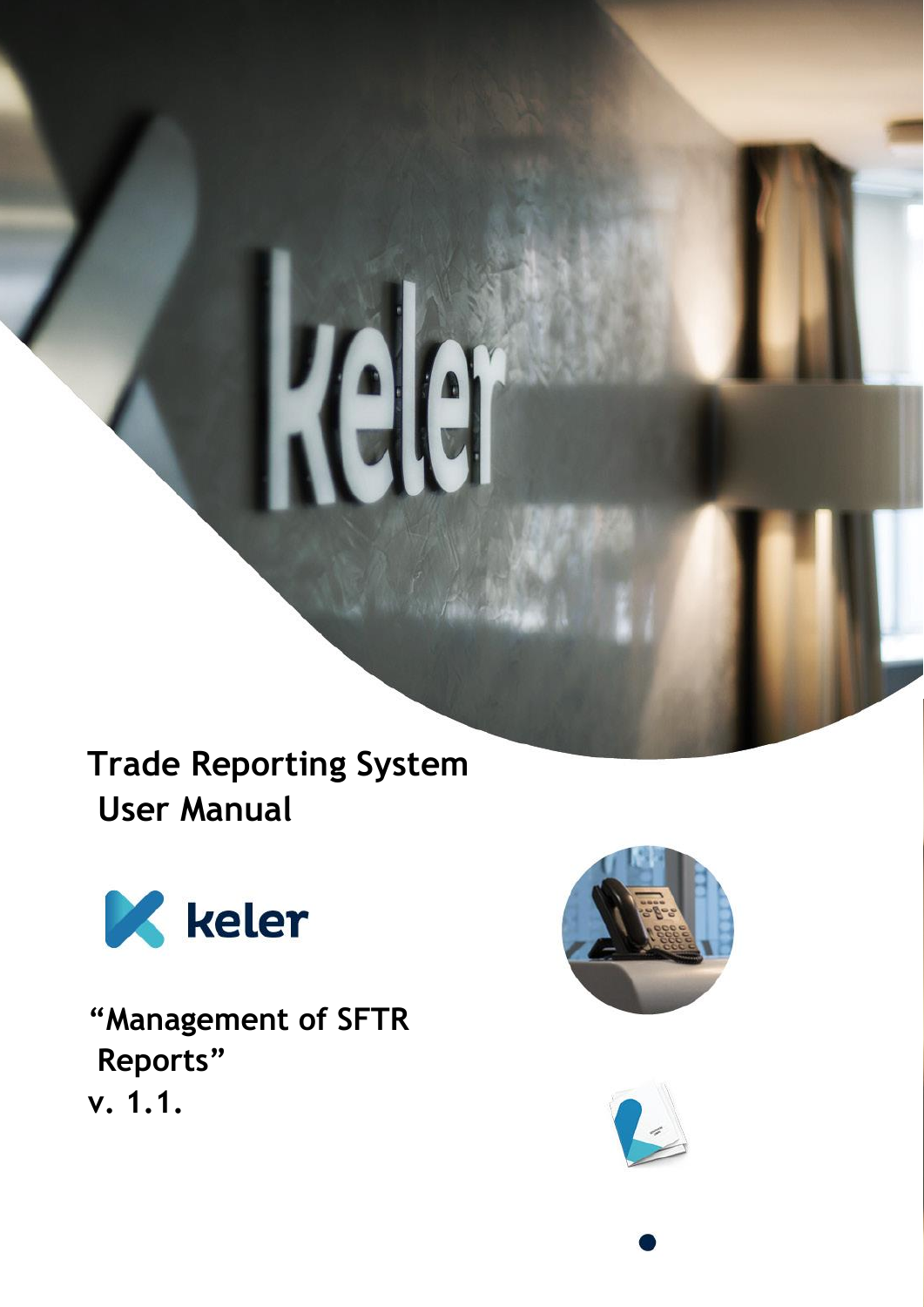

# **Contents**

| 1.1.           |  |
|----------------|--|
| 2.             |  |
| 2.1.           |  |
| 2.1.1.         |  |
| 2.1.2.         |  |
| 3.             |  |
| 3.1.           |  |
| 3.2.           |  |
| $\mathbf{4}$ . |  |
| 5.             |  |
| 5.1.           |  |
| 6.             |  |
| 7.             |  |
| 7.1.           |  |
| 7.2.           |  |
| 7.3.           |  |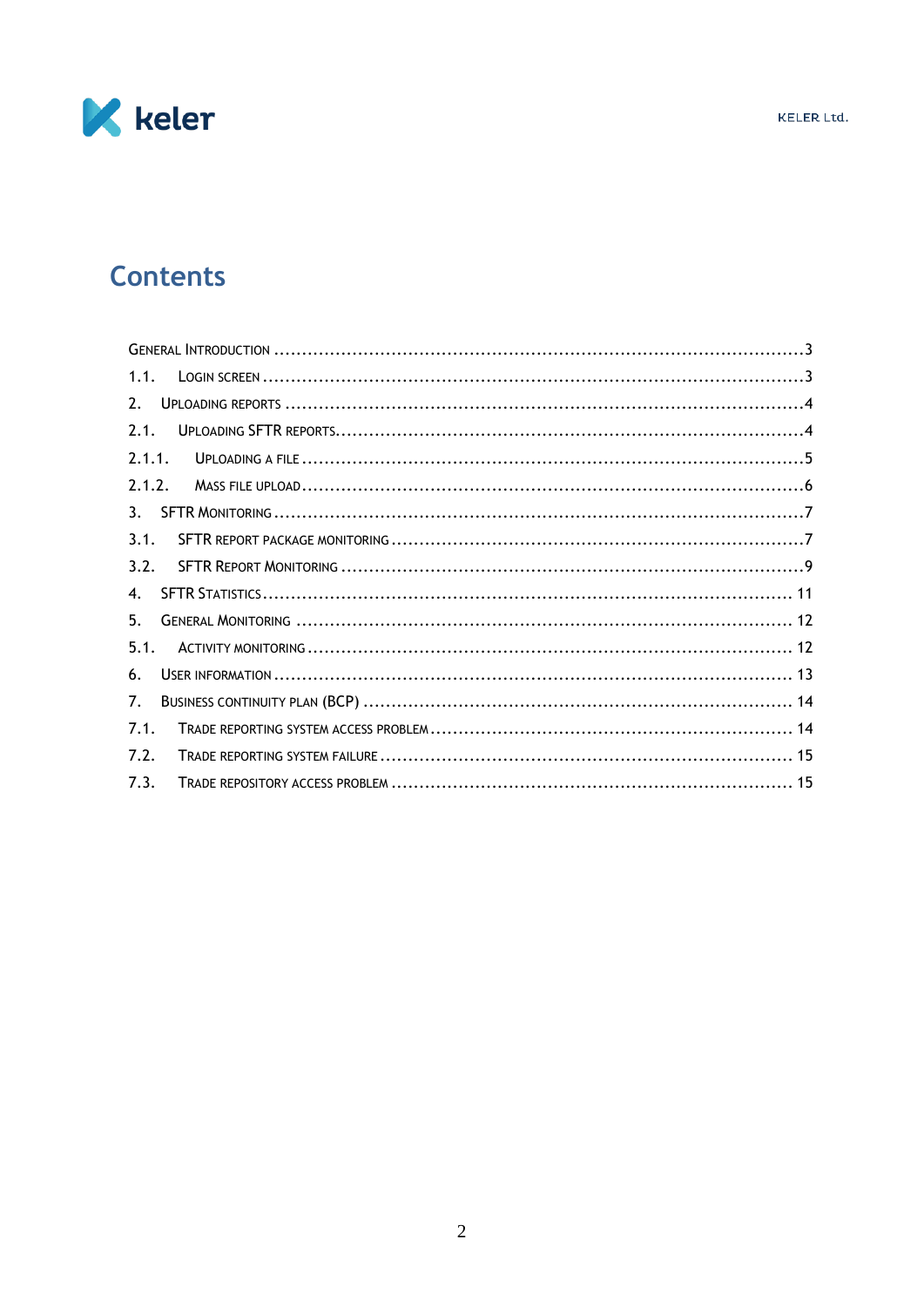

### <span id="page-2-0"></span>*General Introduction*

This document is the user manual of the KELER's Trade Reporting system. Each version of the system has a complete user documentation complying accurately with the current version.

#### User interfaces, input and output data

In the following section, we list the screens implemented in the system, the data presented by them, the potential validations and the buttons defined on the screens.

#### <span id="page-2-1"></span>*1.1. Login screen*

Before entering, the user may decide which of the offered languages he wishes to use. After changing the language, the login screen is reloaded with the elements of the selected language. The labels and messages of all further screens will appear in the selected language.

The login screen shows a field for entering the user ID and the password, if the user tries to access the website during operating hours.

If the user tries to access the website outside operating hours, then the message specified by KELER will appear on the screen.

After entering the username and the password, the system authenticates the user.

During the first login, or if KELER "Operator" provides a new password, the modification of the password is compulsory. No transaction may be performed on behalf of the user unless the password is modified.

The user meets this screen first. This logs the user in after entering the proper data.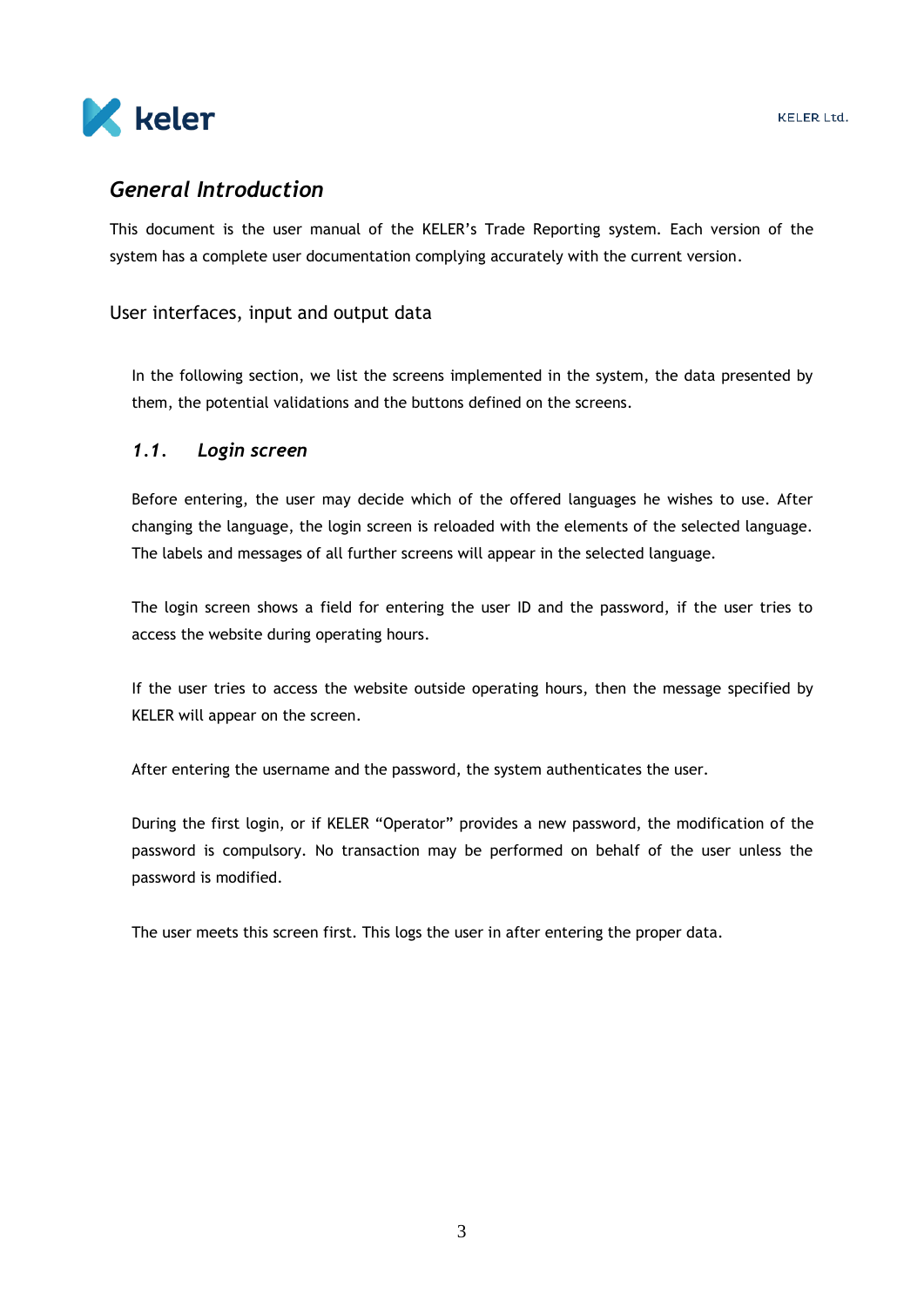

|                |                    |                               |       | Magyar | <b>AR</b> English |
|----------------|--------------------|-------------------------------|-------|--------|-------------------|
|                |                    |                               |       |        |                   |
| <b>K</b> keler |                    | <b>Trade Reporting System</b> |       |        |                   |
|                | Login<br>Username: |                               |       |        |                   |
|                | Password:          |                               | Login |        |                   |
|                |                    |                               |       |        |                   |
| www.keler.hu   |                    |                               |       |        | +36 1 483-6100    |
|                |                    |                               |       |        |                   |

### <span id="page-3-0"></span>*2. Uploading reports*

#### <span id="page-3-1"></span>*2.1. Uploading SFTR reports*

Reports may be uploaded from the user's own computer or from a network drive of the local network. The extension of the file appearing in the opening window may only be "XML".

| Client: Központi Elszámolóház és Értéktár (Budapest) Zrt.<br>User:<br>Time lock: 49:55<br>Version: TREP.073.KEL |                                                |                                                                                                                                                                                              |  |  |  |  |  |  |  |  |
|-----------------------------------------------------------------------------------------------------------------|------------------------------------------------|----------------------------------------------------------------------------------------------------------------------------------------------------------------------------------------------|--|--|--|--|--|--|--|--|
| keler                                                                                                           | <b>Upload report</b><br><b>EMIR Monitoring</b> | <b>MIFID Monitoring</b><br><b>SFTR</b> monitoring<br><b>REMIT Monitoring</b><br><b>Daily inspections</b><br>Options<br><b>General Monitoring</b><br><b>User information</b><br>Fee analytics |  |  |  |  |  |  |  |  |
|                                                                                                                 | <b>Upload EMIR report</b>                      | <b>Trade Reporting System</b>                                                                                                                                                                |  |  |  |  |  |  |  |  |
| Upload SFTR rej                                                                                                 | <b>Upload REMIT report</b>                     |                                                                                                                                                                                              |  |  |  |  |  |  |  |  |
| Upload SFTR report                                                                                              | <b>Upload REMIT report data</b>                |                                                                                                                                                                                              |  |  |  |  |  |  |  |  |
|                                                                                                                 | <b>Upload APA report</b>                       |                                                                                                                                                                                              |  |  |  |  |  |  |  |  |
| <b>File selection</b>                                                                                           | <b>Upload ARM report</b>                       |                                                                                                                                                                                              |  |  |  |  |  |  |  |  |
| Name of the selected file:                                                                                      | <b>Upload SFTR report</b>                      | Browsing                                                                                                                                                                                     |  |  |  |  |  |  |  |  |

Main functions:

- **File upload:** uploading and checking of the file begins after clicking on the button.
	- o **XML** file upload:
		- Storing the file in the file system: the file is not stored with its original filename.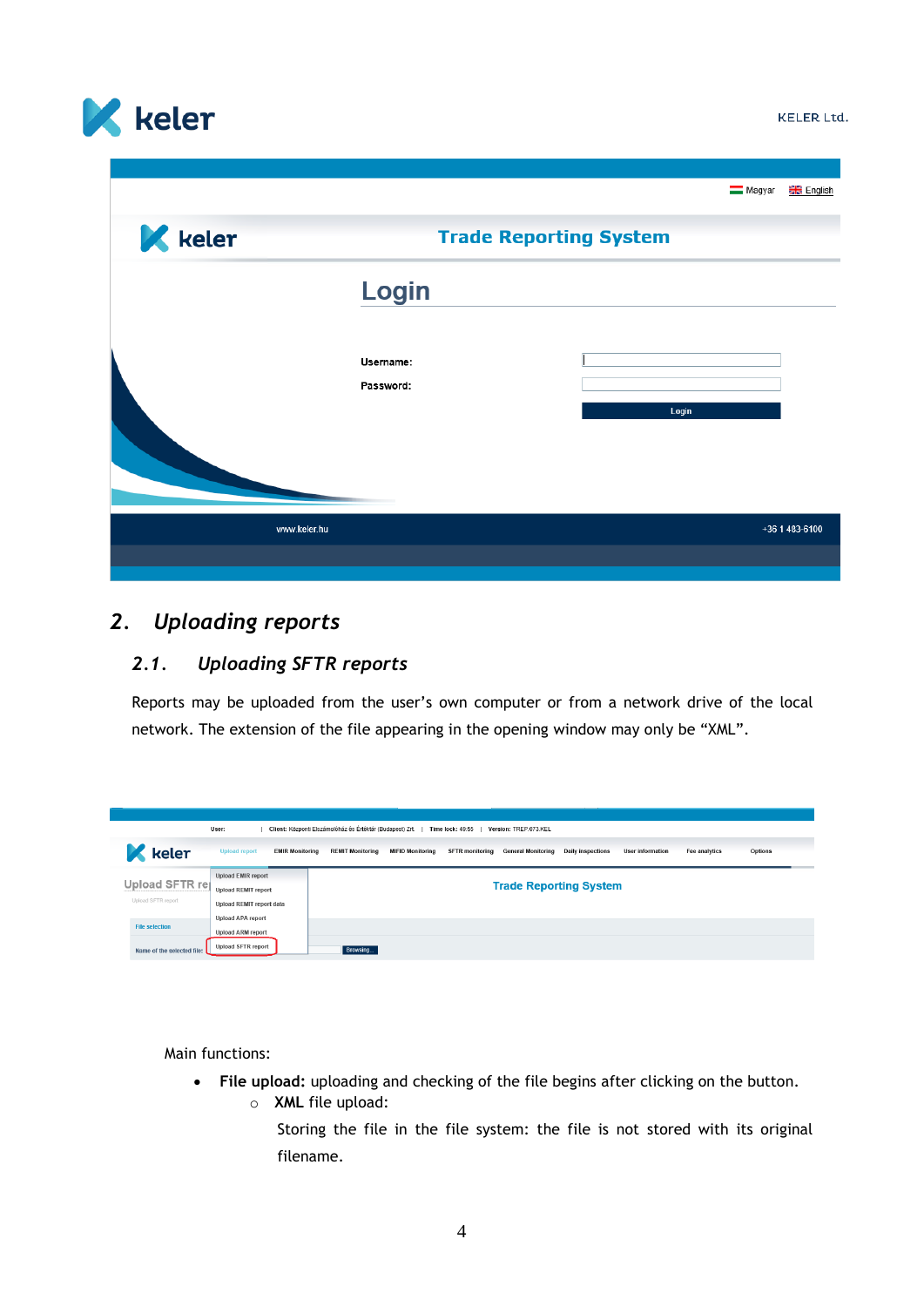<span id="page-4-0"></span>

#### *2.1.1.Uploading a file*

• After loading the file successfully, the following information appears:



• If there is a formal error in the file, the following window appears:



An error message pops up if the authentication is unsuccessful:



 If any ID (technical record id, business message id, unique trade id) is duplicated, the following error message is presented: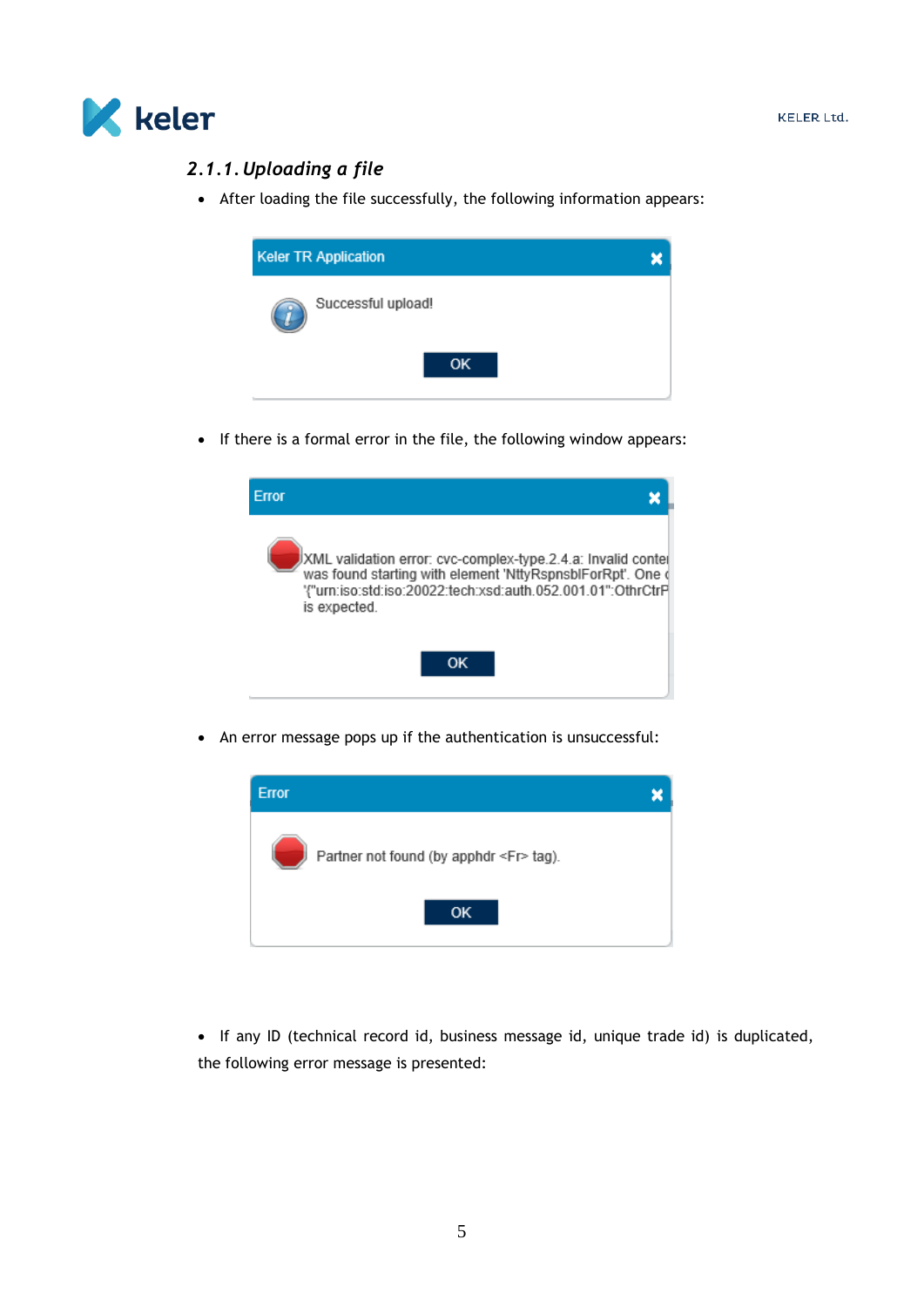



 Uploading is only permitted between the specified time parameters. If the upload is not allowed yet, the following error message pops up:

| <b>Error</b> |                                                                                                                                      |  |
|--------------|--------------------------------------------------------------------------------------------------------------------------------------|--|
|              | File upload was not successful, because it is only<br>possible between 07:30:00 and 12:00:00. Please<br>repeat it at the right time! |  |
|              | ΩК                                                                                                                                   |  |

### <span id="page-5-0"></span>*2.1.2. Mass file upload*

We also offer the possibility to select and upload multiple files. By using **ctrl + left mouse button and shift + left mouse button** we can select the files individually or jointly from the folder. After loading the files, we can see the following summary window, indicating the results of loading the files. If the loading is unsuccessful, then click on the icon and the explanation of the error is presented.

| File name                      |                      |
|--------------------------------|----------------------|
|                                | <b>Upload result</b> |
| SFT_752020060910009306505.xml  |                      |
| SFT_1022020060810009301922.xml |                      |
| SF109202006082.xml             | x                    |
| SFT 982020060910009306642.xml  | ×                    |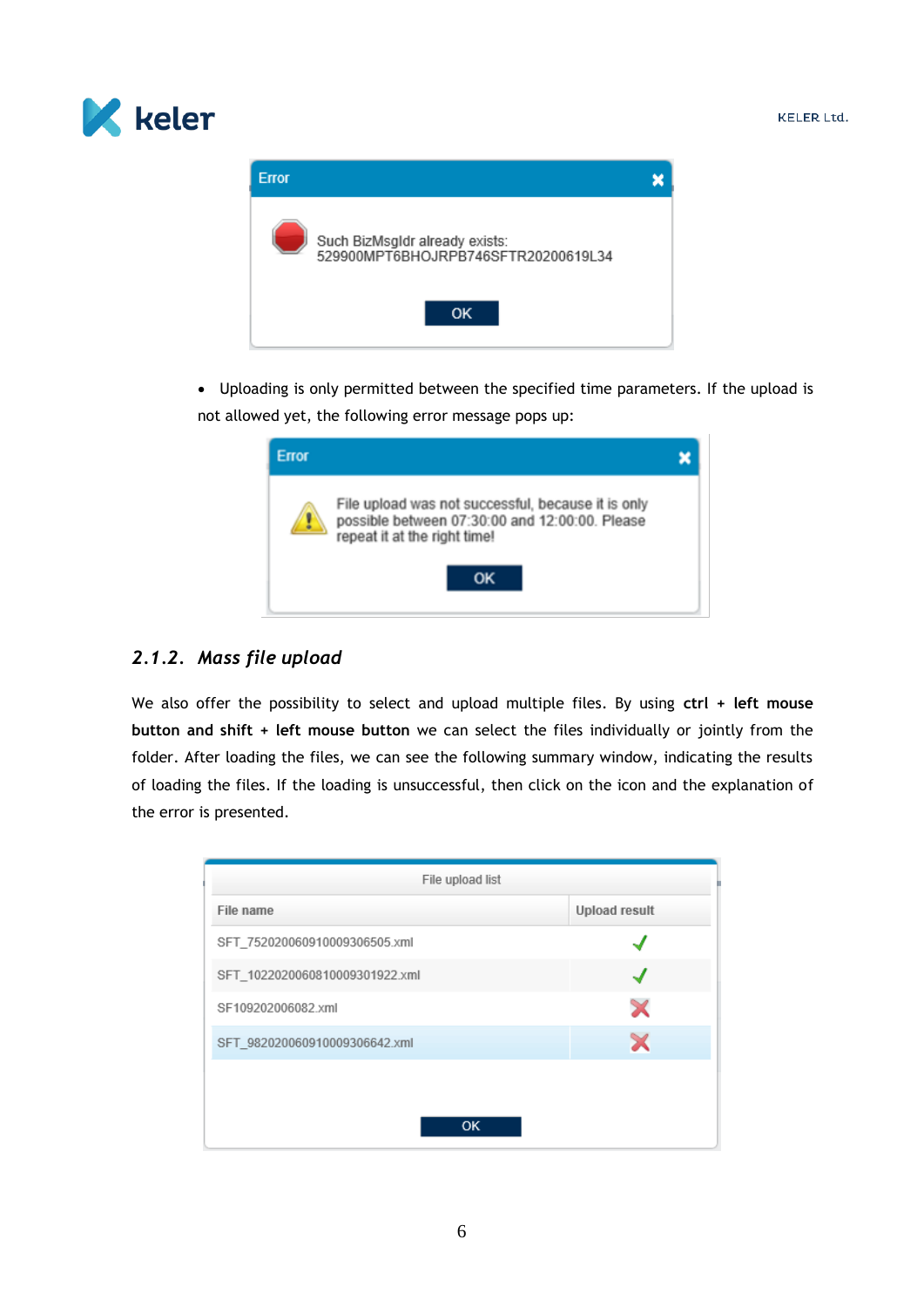

File upload list File name Upload result SFT1052020060910009308024.xml ┙ SFT752020060910009312320.xml √ SFT752020060910009312584.xml √ SFT972020060910009311895.xml 訾 OK

In case of successful upload, we can see the following message for each row:

However, in case of unsuccessful upload, a warning can be seen and the results of the upload are presented after clicking on the button.

| <b>Upload result</b>  |
|-----------------------|
| ×                     |
| $\boldsymbol{\times}$ |
| $\boldsymbol{\times}$ |
| x                     |
|                       |
|                       |
|                       |

### <span id="page-6-1"></span><span id="page-6-0"></span>*3. SFTR Monitoring*

### *3.1. SFTR report package monitoring*

The page reflects the list of the uploaded files. The uploads may be selected by using the filters. This screen presents the report packages belonging to the partner related to the user, and the user cannot see the data of other partners.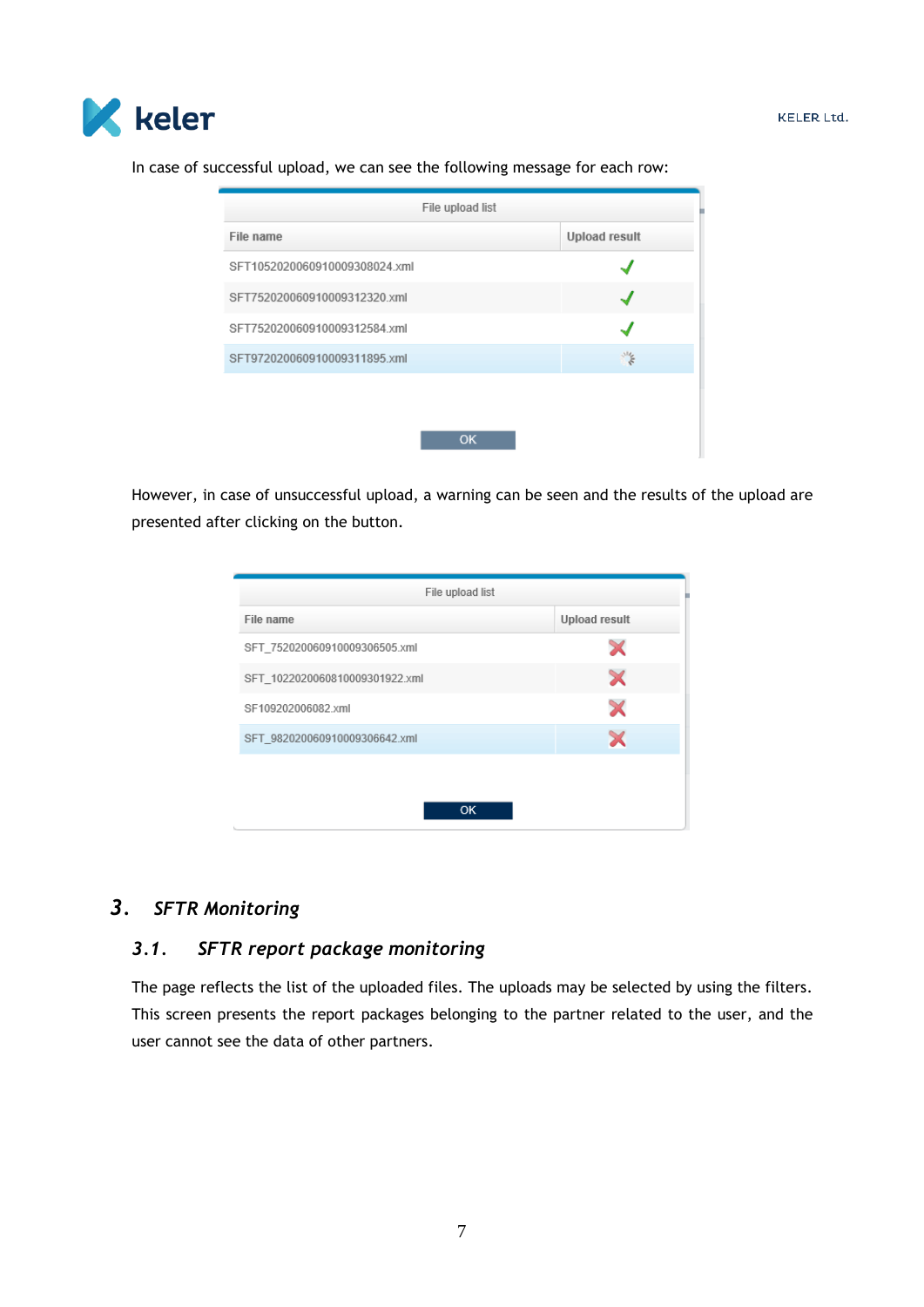|  | keler |
|--|-------|
|--|-------|

|                                                                                                   | User:                               |                                                | Client: Központi Elszámolóház és Értéktár (Budapest) Zrt. | Time lock: 50:00       | Version: TREP.073 KEL                                 |                                         |                          |                      |                     |
|---------------------------------------------------------------------------------------------------|-------------------------------------|------------------------------------------------|-----------------------------------------------------------|------------------------|-------------------------------------------------------|-----------------------------------------|--------------------------|----------------------|---------------------|
| <b>K</b> keler                                                                                    |                                     | <b>Upload report</b><br><b>EMIR Monitoring</b> | <b>REMIT Monitoring</b><br><b>MIFID Monitoring</b>        | <b>SFTR</b> monitoring | <b>General Monitoring</b><br><b>Daily inspections</b> | <b>User information</b>                 | Options<br>Fee analytics |                      |                     |
| SFTR Report package monitoring<br><b>Trade Reporting System</b><br>SFTR Report package monitoring |                                     |                                                |                                                           |                        |                                                       |                                         |                          |                      |                     |
| $\boldsymbol{\mathsf{x}}$                                                                         | Upload identifier                   | Channel                                        | Date of transaction posting                               | Report package type    | Report package identifier                             | Sender                                  | Uploader                 | <b>Status</b>        | Archive status      |
|                                                                                                   |                                     | $\overline{\phantom{a}}$                       | 面<br>節                                                    | $\check{}$             |                                                       |                                         |                          | $\mathbf{v}$         | $\vert \cdot \vert$ |
| <b>DIV</b>                                                                                        | 682                                 | Manual upload                                  | Today, 17:49                                              | SFT Transaction        | 529900MPT6BHOJRPB746080230401158                      | К                                       | К                        | Transferred to send  | Not archived        |
| <b>DIV</b>                                                                                        | 681                                 | Manual upload                                  | Today, 17:49                                              | <b>SFT Transaction</b> | 529900MPT6BHOJRPB7460000230401158                     | К                                       | $\mathsf{K}$             | Transferred to send  | Not archived        |
| ∍∐√                                                                                               | 680                                 | Manual upload                                  | Today, 17:46                                              | SFT Transaction        | 529900MPT6BHOJRPB746 20200714 12                      | K                                       | К                        | Transferred to send  | Not archived        |
| <b>BLV</b>                                                                                        | 679                                 | Manual upload                                  | Today, 16:41                                              | SFT Transaction        | 549300KCFVCFTUJZYT59000000000000154                   | M                                       | N                        | Accepted by REGIS-TR | Not archived        |
| ∍⊡√                                                                                               | 678                                 | Manual upload                                  | Today, 15:07                                              | SFT Transaction        | 549300KCFVCFTUJZYT59000000000000151                   | M                                       | z                        | Accepted by REGIS-TR | Not archived        |
| ⋻Шノ                                                                                               | 677                                 | Manual upload                                  | Today, 15:02                                              | SFT Transaction        | 549300KCFVCFTUJZYT59000000000000150                   | $\mathbb{R}^n \times \mathbb{R}^n$<br>M |                          | Accepted by REGIS-TR | Not archived        |
| ⋺Шノ                                                                                               | 676                                 | Manual upload                                  | Today, 13:04                                              | SFT Transaction        | 529900MPT6BHOJRPB746_20200714_3                       | К                                       | K                        | Accepted by REGIS-TR | Not archived        |
| ਿ⊡√                                                                                               | 675                                 | Web service                                    | Today, 11:56                                              | SFT Transaction        | 52990074UR5JKVFY4V57200713115647643                   | $_{\circ}$                              | $\mathbb{C}$             | Rejected by KELER    | Not archived        |
| ਿ⊡√                                                                                               | 674                                 | Web service                                    | Today, 11:31                                              | <b>SFT Transaction</b> | 52990074UR5JKVFY4V57200713113116533                   | $\circ$                                 | C                        | Rejected by KELER    | Not archived        |
| <b>BLV</b>                                                                                        | 673                                 | Manual upload                                  | Today, 11:23                                              | <b>SFT Transaction</b> | 549300KCFVCFTUJZYT59000000000000130                   | M                                       | z                        | Accepted by REGIS-TR | Not archived        |
|                                                                                                   | $[1 - 10/564]$ M 4 1 2 3 4 9 19 P M |                                                |                                                           |                        |                                                       |                                         | <b>Do-cond</b>           | <b>Start migru</b>   | <b>Mow ronort</b>   |

By clicking on the icon  $\Box$  of the "transaction file log" belonging to the item of the search list, the transaction log related to the file can be accessed.

| SFTR Report package monitoring                        |                                                   |                      | <b>Trade Reporting System</b> |                                               |                                                                                                               |  |
|-------------------------------------------------------|---------------------------------------------------|----------------------|-------------------------------|-----------------------------------------------|---------------------------------------------------------------------------------------------------------------|--|
| SFTR Report package monitoring > Report package diary |                                                   |                      |                               |                                               |                                                                                                               |  |
| <b>Report package diary</b>                           |                                                   |                      |                               |                                               |                                                                                                               |  |
| Upload identifier:                                    | 676                                               | Report package type: | <b>SFT Transaction</b>        |                                               |                                                                                                               |  |
| Date of transaction posting:                          | Today                                             | Status:              | Accepted by REGIS-TR          |                                               |                                                                                                               |  |
| Uploader:                                             |                                                   | Sender:              | KELER                         |                                               |                                                                                                               |  |
| Original file name:                                   | SFTR_TRANSACTION_NEWT_529900MPT6BHOJRPB7 Channel: |                      | Manual upload                 |                                               |                                                                                                               |  |
| Date and time                                         |                                                   |                      |                               | <b>Status</b>                                 |                                                                                                               |  |
| Today, 13:16                                          |                                                   |                      |                               | Accepted by REGIS-TR                          |                                                                                                               |  |
| Today, 13:11                                          |                                                   |                      |                               | Received by REGIS- TR, validation in progress |                                                                                                               |  |
| Today, 13:04                                          |                                                   |                      |                               | Transferred to send                           |                                                                                                               |  |
| Today, 13:04                                          |                                                   |                      |                               | Received by KELER, to be sent to REGIS-TR     |                                                                                                               |  |
| Today, 13:04                                          |                                                   |                      |                               | Received by KELER, under process              |                                                                                                               |  |
|                                                       |                                                   |                      |                               |                                               | $[1-5/5] \quad \boxed{\mathsf{H}} \quad \boxed{\mathsf{d}} \quad \boxed{\mathsf{1}} \quad \boxed{\mathsf{M}}$ |  |
|                                                       |                                                   |                      |                               |                                               | Back                                                                                                          |  |

By clicking on the icon  $\Box$  of "TR data query", the user is navigated to the transaction data query window, where the basic data of the sent report package appear and the file contents can be queried.

| Client: Központi Elszámolóház és Értéktár (Budapest) Zrt.<br>Time lock: 49:28  <br>User:<br>Version: TREP.073.KEL               |                                                                           |                                                   |                                                       |                                          |                |      |  |  |  |  |
|---------------------------------------------------------------------------------------------------------------------------------|---------------------------------------------------------------------------|---------------------------------------------------|-------------------------------------------------------|------------------------------------------|----------------|------|--|--|--|--|
| keler                                                                                                                           | <b>Upload report</b><br><b>EMIR Monitoring</b><br><b>REMIT Monitoring</b> | <b>MIFID Monitoring</b><br><b>SFTR</b> monitoring | <b>Daily inspections</b><br><b>General Monitoring</b> | <b>User information</b><br>Fee analytics | Options        |      |  |  |  |  |
| SFTR Report package monitoring<br><b>Trade Reporting System</b><br>SFTR Report package monitoring > Report package data request |                                                                           |                                                   |                                                       |                                          |                |      |  |  |  |  |
| Report package data request                                                                                                     |                                                                           |                                                   |                                                       |                                          |                |      |  |  |  |  |
| Upload identifier:                                                                                                              | 676                                                                       | Report package type:                              | SFT Transaction                                       |                                          |                |      |  |  |  |  |
| Date of transaction posting:                                                                                                    | Today                                                                     | Status:                                           | Accepted by REGIS-TR                                  |                                          |                |      |  |  |  |  |
| Uploader:                                                                                                                       |                                                                           | Sender:                                           | KELER                                                 |                                          |                |      |  |  |  |  |
| Original file name:                                                                                                             | SFTR_TRANSACTION_NEWT_529900MPT6BHOJRPB7 Channel:                         |                                                   | Manual upload                                         |                                          |                |      |  |  |  |  |
|                                                                                                                                 |                                                                           |                                                   |                                                       | Download                                 | State download | Back |  |  |  |  |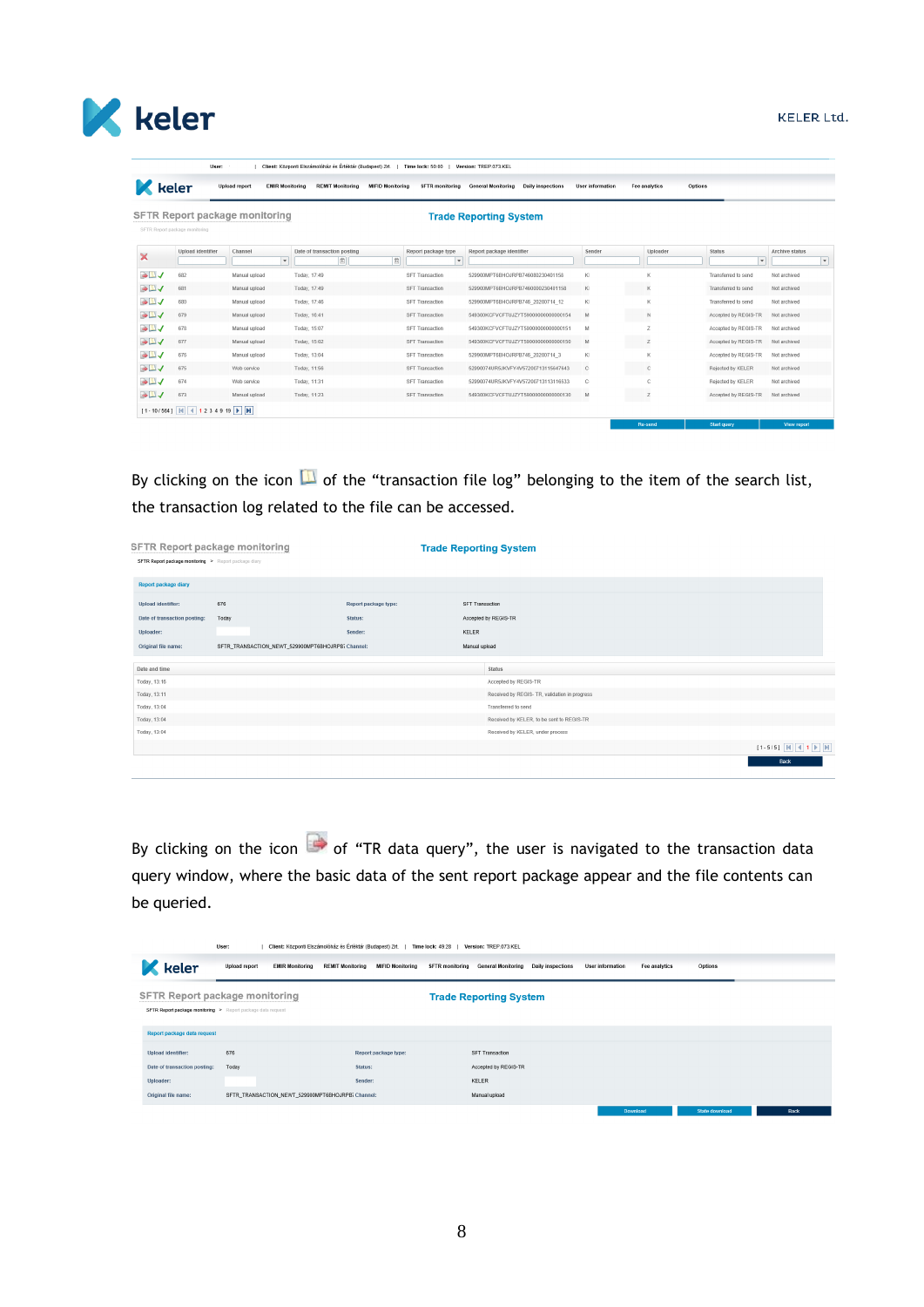

Both the uploaded and the response files can be downloaded here. By clicking on the "download" icon, we can see the sent files. By clicking on the "status download" icon, we can see the current REGIS-TR processing status in xml format.

On the monitoring page of the SFTR reporting package, there is a View Reports button. By using this, the system presents the items found in the transaction selected by us with the  $\checkmark$  button, by the help of the SFTR Report Monitoring interface.

| <b>K</b> keler                                                                                           | User:                               | <b>Upload report</b><br><b>EMIR Monitoring</b> | Client: Központi Elszámolóház és Értéktár (Budapest) Zrt.<br><b>REMIT Monitoring</b><br><b>MIFID Monitoring</b> | Time lock: 50:00  <br>SFTR monitoring | Version: TREP.073.KEL<br><b>General Monitoring</b><br><b>Daily inspections</b> | <b>User information</b> | Fee analytics | Options              |                |
|----------------------------------------------------------------------------------------------------------|-------------------------------------|------------------------------------------------|-----------------------------------------------------------------------------------------------------------------|---------------------------------------|--------------------------------------------------------------------------------|-------------------------|---------------|----------------------|----------------|
| <b>SFTR Report package monitoring</b><br><b>Trade Reporting System</b><br>SFTR Report package monitoring |                                     |                                                |                                                                                                                 |                                       |                                                                                |                         |               |                      |                |
| ×                                                                                                        | Upload identifier                   | Channel                                        | Date of transaction posting                                                                                     | Report package type                   | Report package identifier                                                      | Sender                  | Uploader      | <b>Status</b>        | Archive status |
|                                                                                                          |                                     | $\vert \cdot \vert$                            | 面                                                                                                               | 面<br>l ÷                              |                                                                                |                         |               | I÷.                  | $\mathbf{r}$   |
| D-                                                                                                       | 682                                 | Manual upload                                  | Today, 17:49                                                                                                    | SFT Transaction                       | 529900MPT6BHOJRPB746080230401158                                               | KI                      | K             | Transferred to send  | Not archived   |
| <b>BLV</b>                                                                                               | 681                                 | Manual upload                                  | Today, 17:49                                                                                                    | <b>SFT Transaction</b>                | 529900MPT6BHOJRPB7460000230401158                                              | K                       | $\mathsf{K}$  | Transferred to send  | Not archived   |
| DU.                                                                                                      | 680                                 | Manual upload                                  | Today, 17:46                                                                                                    | SFT Transaction                       | 529900MPT6BHOJRPB746 20200714 12                                               | К                       | К             | Transferred to send  | Not archived   |
| <b>BLV</b>                                                                                               | 679                                 | Manual upload                                  | Today, 16:41                                                                                                    | SFT Transaction                       | 549300KCFVCFTUJZYT59000000000000154                                            | M                       | N             | Accepted by REGIS-TR | Not archived   |
| r II                                                                                                     | 678                                 | Manual upload                                  | Today, 15:07                                                                                                    | SFT Transaction                       | 549300KCFVCFTUJZYT5900000000000151                                             | M                       | z             | Accepted by REGIS-TR | Not archived   |
| ∍∐√                                                                                                      | 677                                 | Manual upload                                  | Today, 15:02                                                                                                    | SFT Transaction                       | 549300KCFVCFTUJZYT59000000000000150                                            | M                       | z             | Accepted by REGIS-TR | Not archived   |
| ∍∐√                                                                                                      | 676                                 | Manual upload                                  | Today, 13:04                                                                                                    | SFT Transaction                       | 529900MPT6BHOJRPB746 20200714 3                                                | K                       | К             | Accepted by REGIS-TR | Not archived   |
| $\rightarrow \Box$                                                                                       | 675                                 | Web service                                    | Today, 11:56                                                                                                    | <b>SFT Transaction</b>                | 52990074UR5JKVFY4V57200713115647643                                            | $\circ$                 | $\mathbb C$   | Rejected by KELER    | Not archived   |
| <b>DI</b>                                                                                                | 674                                 | Web service                                    | Today, 11:31                                                                                                    | <b>SFT Transaction</b>                | 52990074UR5JKVFY4V57200713113116533                                            | $\circ$                 | $\mathcal{C}$ | Rejected by KELER    | Not archived   |
| <b>BLV</b>                                                                                               | 673                                 | Manual upload                                  | Today, 11:23                                                                                                    | <b>SFT Transaction</b>                | 549300KCFVCFTUJZYT59000000000000130                                            | M                       | z             | Accepted by REGIS-TR | Not archived   |
|                                                                                                          | $[1 - 10/564]$ M 4 1 2 3 4 9 19 P M |                                                |                                                                                                                 |                                       |                                                                                |                         |               |                      |                |
|                                                                                                          |                                     |                                                |                                                                                                                 |                                       |                                                                                |                         | Re-send       | Start query          | View report    |

The data of the listed items can be downloaded in Excel format.

| Client: Központi Elszámolóház és Értéktár (Budapest) Zrt.<br>User: Kircsi Ilona<br>Time lock: 49:52<br>Version: TREP.073.KEL      |                                                                                                               |                                                 |                              |                                                                        |                           |                      |                                          |                                                       |                                                   |                |
|-----------------------------------------------------------------------------------------------------------------------------------|---------------------------------------------------------------------------------------------------------------|-------------------------------------------------|------------------------------|------------------------------------------------------------------------|---------------------------|----------------------|------------------------------------------|-------------------------------------------------------|---------------------------------------------------|----------------|
|                                                                                                                                   | keler                                                                                                         | <b>EMIR Monitoring</b><br><b>Upload report</b>  | <b>REMIT Monitoring</b>      | <b>MIFID Monitoring</b><br><b>SFTR</b> monitoring                      | <b>General Monitoring</b> | Daily inspections    | <b>User information</b><br>Fee analytics | Options                                               |                                                   |                |
| <b>SFTR Report package monitoring</b><br><b>Trade Reporting System</b><br>SFTR Report package monitoring > SFTR Report monitoring |                                                                                                               |                                                 |                              |                                                                        |                           |                      |                                          |                                                       |                                                   |                |
| ÷                                                                                                                                 | Upload identifier                                                                                             | Report package type<br>$\overline{\phantom{a}}$ | <b>Transaction type</b><br>٠ | <b>Transaction identifier</b>                                          | Trade Id                  | Partner code         | Counterparty code                        | <b>Transaction status</b><br>$\overline{\phantom{a}}$ | Report package status<br>$\overline{\phantom{a}}$ | Portfolio code |
|                                                                                                                                   | 676                                                                                                           | SFT Transaction                                 | New                          | 529900MPT6BHOJRPB746 20200713 529900MPT6BHOJRPB7-                      |                           | 529900MPT6BHOJRPB746 | 529900MHIW6Z8OTOAH28                     | Accepted by REGIS-TR                                  | Accepted by REGIS-TR                              |                |
| ≺                                                                                                                                 | 676                                                                                                           | SFT Transaction                                 | New                          | 529900MPT6BHOJRPB746 20200713 529900MPT6BHOJRPB7- 529900MPT6BHOJRPB746 |                           |                      | 529900MHIW6Z8OTOAH28                     | Accepted by REGIS-TR                                  | Accepted by REGIS-TR                              |                |
|                                                                                                                                   | $[1-2/2] \quad \boxed{\mathsf{M}} \quad \boxed{\mathsf{M}} \quad \boxed{\mathsf{1}} \quad \boxed{\mathsf{I}}$ |                                                 |                              |                                                                        |                           |                      |                                          |                                                       |                                                   |                |
|                                                                                                                                   |                                                                                                               |                                                 |                              |                                                                        |                           |                      | <b>Start query</b>                       | Download                                              |                                                   | Back           |

As a result of the question appearing before downloading, we can export all of the data or the data presented on the screen.

### <span id="page-8-0"></span>*3.2. SFTR Report Monitoring*

On the screen, we can view the reports of the previously sent transactions by using the "start query" button.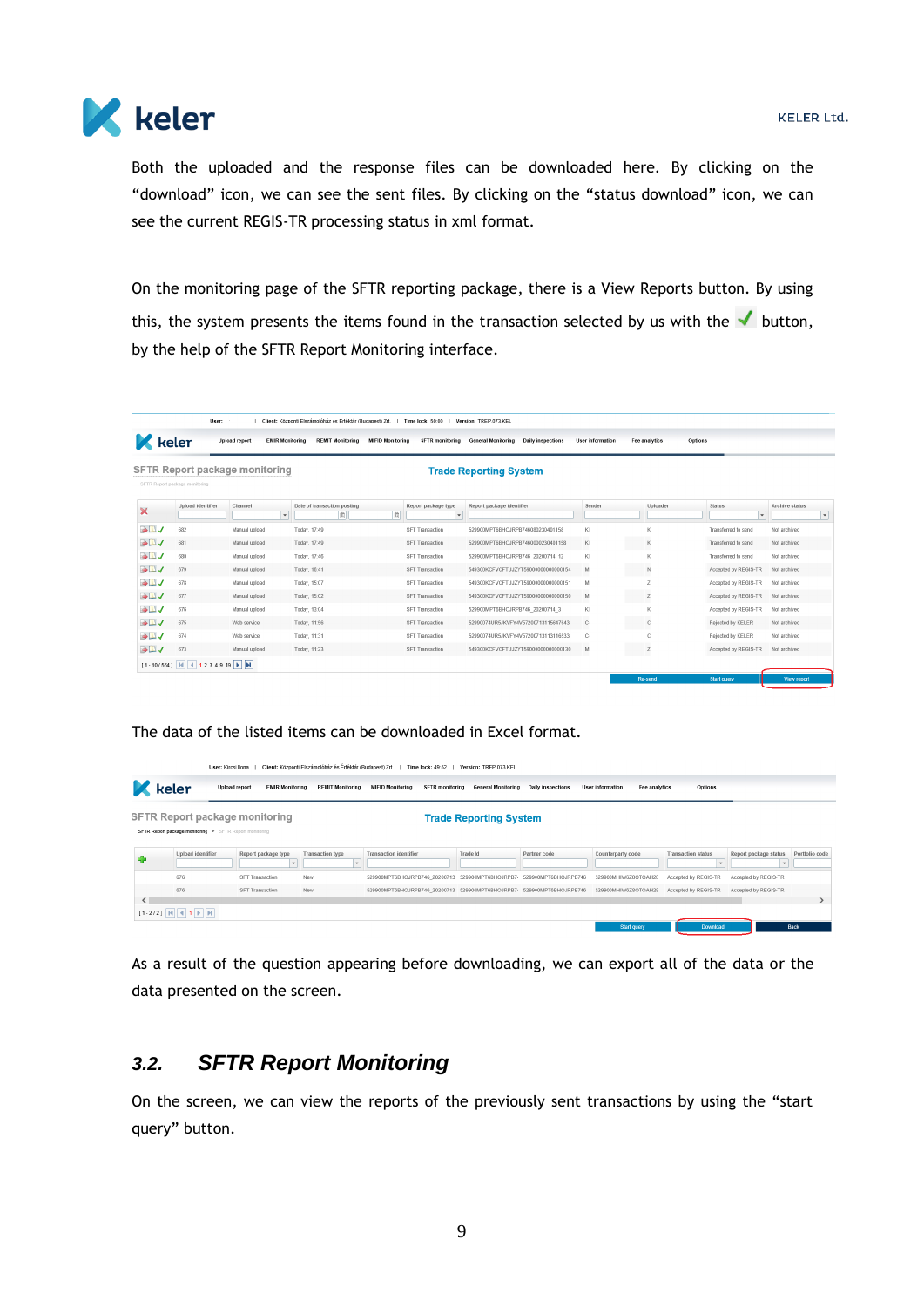

|                              |                                 | User: Kircsi Ilona                                            | Client: Központi Elszámolóház és Értéktár (Budapest) Zrt. |                               | Time lock: 49:56       | Version: TREP.073.KEL         |                                |                         |               |                                                       |                             |                |
|------------------------------|---------------------------------|---------------------------------------------------------------|-----------------------------------------------------------|-------------------------------|------------------------|-------------------------------|--------------------------------|-------------------------|---------------|-------------------------------------------------------|-----------------------------|----------------|
| K                            | keler                           | <b>Upload report</b><br><b>EMIR Monitoring</b>                | <b>REMIT Monitoring</b>                                   | <b>MIFID Monitoring</b>       | <b>SFTR</b> monitoring | <b>General Monitoring</b>     | Daily inspections              | <b>User information</b> | Fee analytics | Options                                               |                             |                |
| SFTR Report monitoring       | <b>SFTR Report monitoring</b>   |                                                               |                                                           |                               |                        | <b>Trade Reporting System</b> |                                |                         |               |                                                       |                             |                |
| 57                           | Upload identifier               | Report package type<br><b>SFT Transaction</b><br>$\mathbf{v}$ | <b>Transaction type</b><br>New<br>$\blacksquare$          | <b>Transaction identifier</b> |                        | Trade Id                      | Partner code                   | Counterparty code       |               | <b>Transaction status</b><br>$\overline{\phantom{a}}$ | Report package status<br>٠. | Portfolio code |
| $\left\langle \right\rangle$ |                                 |                                                               |                                                           |                               |                        |                               | There are no items to display! |                         |               |                                                       |                             |                |
|                              | $[0 - 0/0]$ $H$ $4$ $1$ $F$ $H$ |                                                               |                                                           |                               |                        |                               |                                |                         |               | Start query                                           |                             | Download       |

The data of the listed items will be presented in a column format, with search, filter and order functions.

|                        | User: Kircsi Ilona                                                                           |                                                          |                                                            | Client: Központi Elszámolóház és Értéktár (Budapest) Zrt.   Time lock: 50:00   Version: TREP.073.KEL |                               |                          |                                          |                                                    |                                                   |                |
|------------------------|----------------------------------------------------------------------------------------------|----------------------------------------------------------|------------------------------------------------------------|------------------------------------------------------------------------------------------------------|-------------------------------|--------------------------|------------------------------------------|----------------------------------------------------|---------------------------------------------------|----------------|
|                        | keler                                                                                        | <b>Upload report</b><br><b>EMIR Monitoring</b>           | <b>REMIT Monitoring</b>                                    | <b>MIFID Monitoring</b><br><b>SFTR</b> monitoring                                                    | <b>General Monitoring</b>     | <b>Daily inspections</b> | Fee analytics<br><b>User information</b> | Options                                            |                                                   |                |
| SFTR Report monitoring | <b>SFTR Report monitoring</b>                                                                |                                                          |                                                            |                                                                                                      | <b>Trade Reporting System</b> |                          |                                          |                                                    |                                                   |                |
|                        | Upload identifier                                                                            | Report package type<br><b>SFT Transaction</b><br>$\cdot$ | <b>Transaction type</b><br>New<br>$\overline{\phantom{a}}$ | <b>Transaction identifier</b>                                                                        | Trade Id                      | Partner code             | Counterparty code                        | <b>Transaction status</b><br>$\check{\phantom{a}}$ | Report package status<br>$\overline{\phantom{a}}$ | Portfolio code |
|                        | 682                                                                                          | <b>SFT Transaction</b>                                   | New                                                        | 529900MPT6BHOJRPB746711478658 549300423T3ZCEZ1PP02                                                   |                               |                          |                                          | Transferred to send                                | Transferred to send                               |                |
|                        | 681                                                                                          | SFT Transaction                                          | New                                                        | 529900MPT6BHOJRPB746711470658 549300423T3ZCEZ1PP02                                                   |                               |                          |                                          | Transferred to send                                | Transferred to send                               |                |
|                        | 676                                                                                          | <b>SFT Transaction</b>                                   | New                                                        | 529900MPT6BHOJRPB746 20200713 529900MPT6BHOJRPB7-                                                    |                               |                          |                                          | Accepted by REGIS-TR                               | Accepted by REGIS-TR                              |                |
|                        | 676                                                                                          | <b>SFT Transaction</b>                                   | New                                                        | 529900MPT6BHOJRPB746 20200713 529900MPT6BHOJRPB7-                                                    |                               |                          |                                          | Accepted by REGIS-TR                               | Accepted by REGIS-TR                              |                |
|                        | 673                                                                                          | SFT Transaction                                          | New                                                        | 549300KCFVCFTUJZYT59202007141   549300KCFVCFTUJZYT5                                                  |                               |                          |                                          | Accepted by REGIS-TR                               | Accepted by REGIS-TR                              |                |
|                        | 673                                                                                          | <b>SFT Transaction</b>                                   | New                                                        | 549300KCFVCFTUJZYT59202007141: 529900ZI7XUPMMT8JF9                                                   |                               |                          |                                          | Accepted by REGIS-TR                               | Accepted by REGIS-TR                              |                |
|                        | 673                                                                                          | SFT Transaction                                          | New                                                        | 549300KCFVCFTUJZYT59202007141; 5299008DH62LEB10JK8?                                                  |                               |                          |                                          | Accepted by REGIS-TR                               | Accepted by REGIS-TR                              |                |
|                        | 673                                                                                          | SFT Transaction                                          | New                                                        | 549300KCFVCFTUJZYT59202007141; 549300423T3ZCEZ1PP0;                                                  |                               |                          |                                          | Accepted by REGIS-TR                               | Accepted by REGIS-TR                              |                |
|                        | 670                                                                                          | <b>SFT Transaction</b>                                   | New                                                        | 549300MSY5NIVC0BME80_20200713 EPK00002106529900FD(                                                   |                               |                          |                                          | Accepted by REGIS-TR                               | Accepted by REGIS-TR                              |                |
|                        | 669                                                                                          | <b>SFT Transaction</b>                                   | New                                                        | 549300MSY5NIVC0BME80_202007134 \$29900MPT6BHOJRPB7-                                                  |                               |                          |                                          | Accepted by REGIS-TR                               | Accepted by REGIS-TR                              |                |
| ◟                      |                                                                                              |                                                          |                                                            |                                                                                                      |                               |                          |                                          |                                                    |                                                   | $\rightarrow$  |
|                        | $[1 - 10 / 10736]$ $\overline{H}$ $\overline{4}$ 1 2 3 8 18 68 $\overline{H}$ $\overline{H}$ |                                                          |                                                            |                                                                                                      |                               |                          |                                          |                                                    |                                                   |                |
|                        |                                                                                              |                                                          |                                                            |                                                                                                      |                               |                          |                                          | Start query                                        |                                                   | Download       |

By default, we always display the given columns, and the list can be extended by using the function button in the upper left corner. If we would like to extend our list with all of the offered columns, we can do so by using the  $\blacktriangledown$  button in the upper row. We also have the possibility to extend our report with one or two columns only.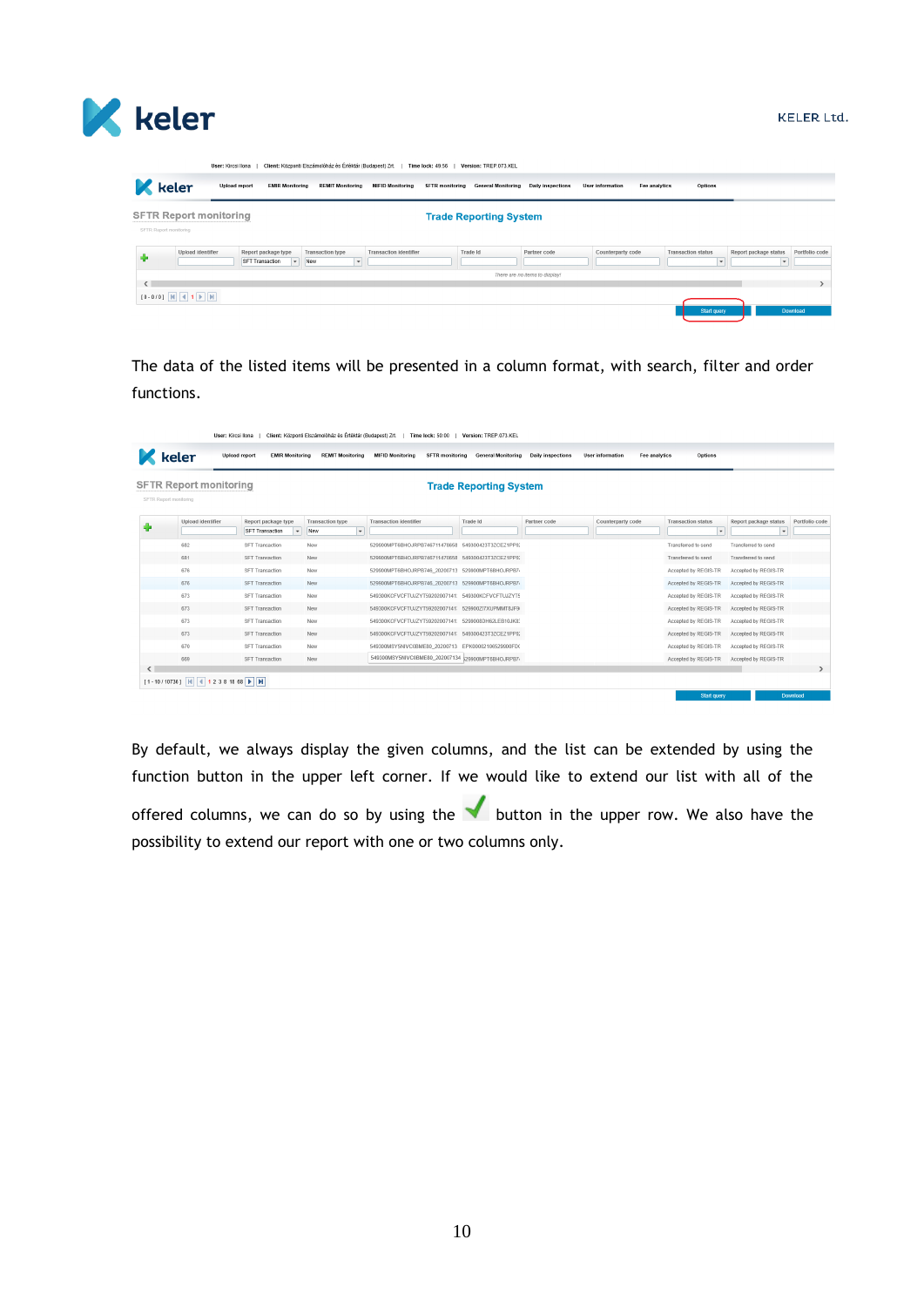

| <b>Report column selection</b><br>× |                                   |  |  |  |  |  |  |  |
|-------------------------------------|-----------------------------------|--|--|--|--|--|--|--|
|                                     | Column name                       |  |  |  |  |  |  |  |
|                                     | Date of report                    |  |  |  |  |  |  |  |
|                                     | Event date                        |  |  |  |  |  |  |  |
|                                     | Type of SFT                       |  |  |  |  |  |  |  |
|                                     | Cleared                           |  |  |  |  |  |  |  |
| ×                                   | Counterparty side                 |  |  |  |  |  |  |  |
|                                     | Counterparty name                 |  |  |  |  |  |  |  |
| X                                   | Other Counterparty name           |  |  |  |  |  |  |  |
|                                     | Report tracking number            |  |  |  |  |  |  |  |
| X                                   | Trading venue                     |  |  |  |  |  |  |  |
| X                                   | Value date (start date)           |  |  |  |  |  |  |  |
|                                     | Maturity date (end date)          |  |  |  |  |  |  |  |
| ×                                   | Termination date                  |  |  |  |  |  |  |  |
| ×                                   | Principal amount on value date    |  |  |  |  |  |  |  |
|                                     | Principal amount on maturity date |  |  |  |  |  |  |  |
| ×                                   | Principal amount currency         |  |  |  |  |  |  |  |
| ı                                   | Security identifier               |  |  |  |  |  |  |  |
| √                                   | Classification of a security      |  |  |  |  |  |  |  |
|                                     | Type of collateral component      |  |  |  |  |  |  |  |
| Х                                   | Collateral component              |  |  |  |  |  |  |  |
|                                     | Value of reused collateral        |  |  |  |  |  |  |  |
|                                     | Estimated reuse of collateral     |  |  |  |  |  |  |  |
|                                     | Error code                        |  |  |  |  |  |  |  |
|                                     | Error description                 |  |  |  |  |  |  |  |
|                                     | ОΚ                                |  |  |  |  |  |  |  |

The interface also offers the possibility to export the displayed data. We can do this by using the "Download" button as described in the previous chapter.

## <span id="page-10-0"></span>*4. SFTR Statistics*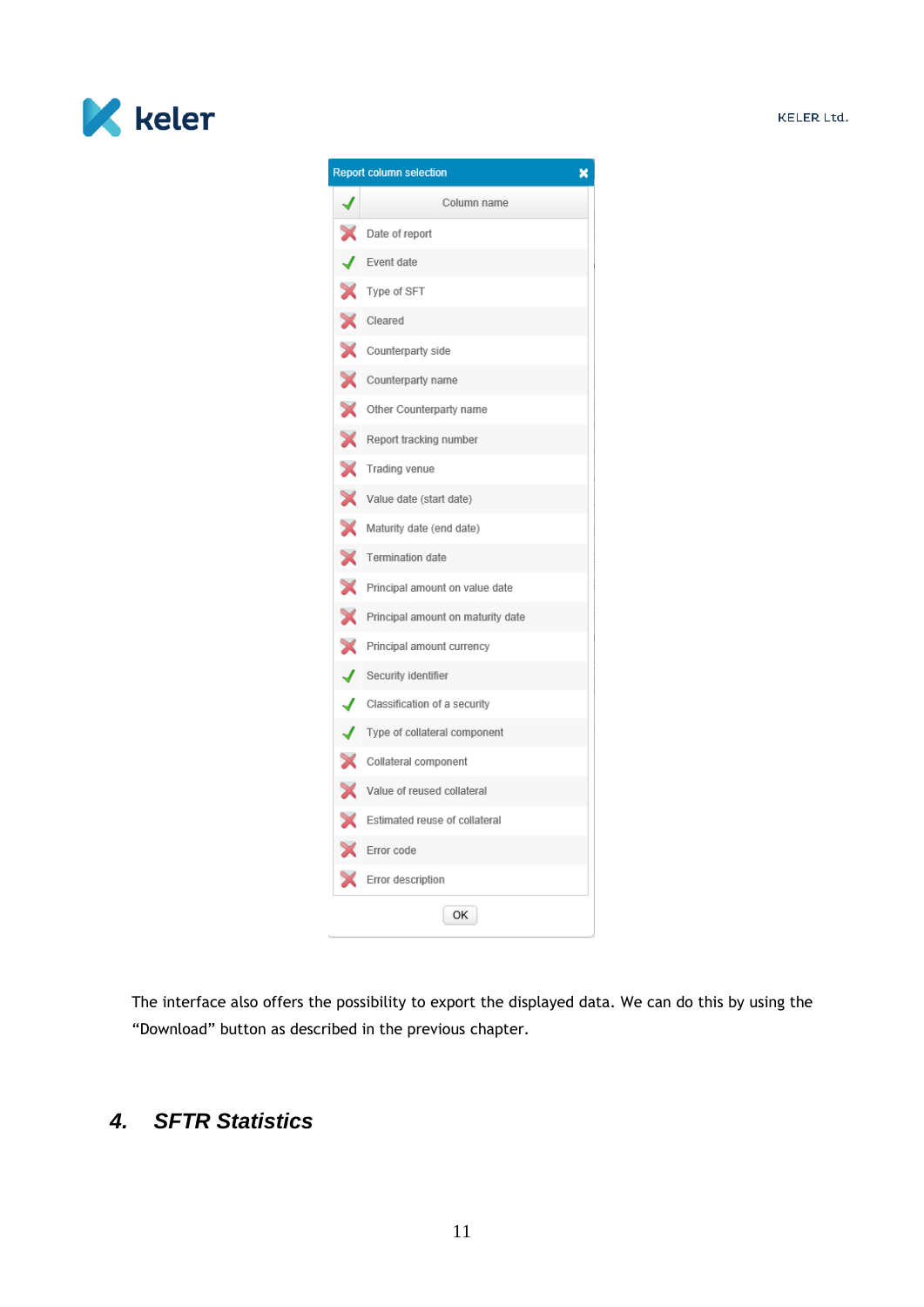

Statistics are also available and downloadable from the KELER TR system for a given period. For quicker query, the system offers fixed values (related to daily, weekly, monthly data).



This display shows quantities, but these can be broken down into transaction level. By default, the system shows for the given day how many of the various types of reports have the various possible statuses. By clicking on the "View reports" button next to the report quantities, the system displays the rows of the given reports complying with the parameters on the SFTR Report Monitoring interface.

### <span id="page-11-1"></span><span id="page-11-0"></span>*5. General Monitoring*

#### *5.1. Activity monitoring*

The partner's user in "administrator" role may check the activities of the users in "data controller" (and of course in "administrator") roles. In addition to the possible filters (e.g. user, date range, activity), the results list contains the necessary information related to the activity, which is queried by the system from the user activity log.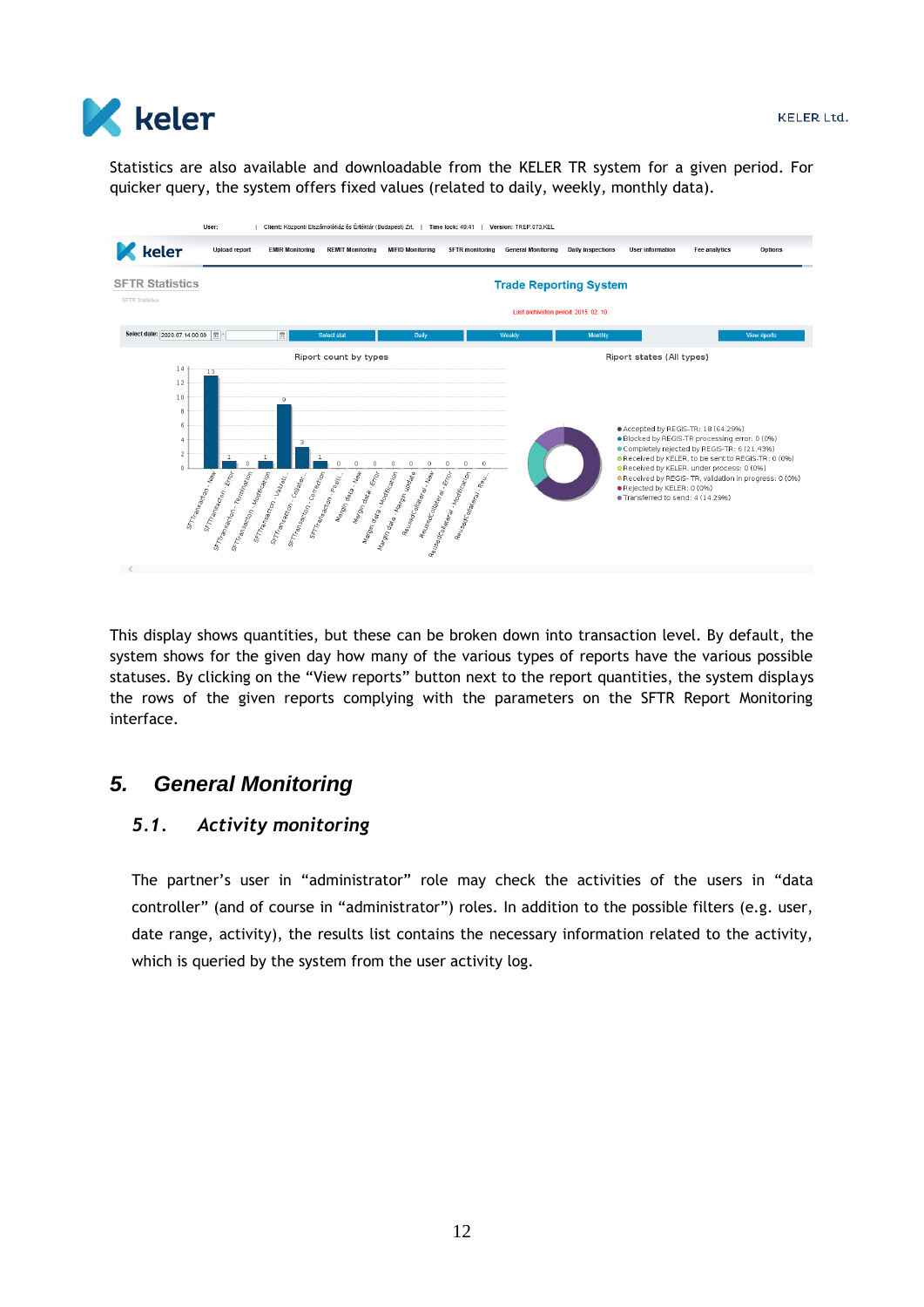

|                                                   | User: Kircsi Ilona   |                        |                         | Client: Központi Elszámolóház és Értéktár (Budapest) Zrt.   Time lock: 48:45   Version: TREP.073.KEL |                        |                                             |                         |                          |         |                                                               |
|---------------------------------------------------|----------------------|------------------------|-------------------------|------------------------------------------------------------------------------------------------------|------------------------|---------------------------------------------|-------------------------|--------------------------|---------|---------------------------------------------------------------|
| <b>K</b> keler                                    | <b>Upload report</b> | <b>EMIR Monitoring</b> | <b>REMIT Monitoring</b> | <b>MIFID Monitoring</b>                                                                              | <b>SFTR</b> monitoring | <b>General Monitoring Daily inspections</b> | <b>User information</b> | Fee analytics            | Options |                                                               |
| <b>Activity monitoring</b><br>Activity monitoring |                      |                        |                         |                                                                                                      |                        | <b>Trade Reporting System</b>               |                         |                          |         |                                                               |
| User                                              |                      |                        |                         | Date of activity<br>面                                                                                | 面                      | Activity                                    |                         | $\overline{\phantom{a}}$ | Partner |                                                               |
| Ba                                                |                      |                        |                         | Today, 18:59                                                                                         |                        | Login successfully                          |                         |                          | KEI     |                                                               |
| Nε                                                |                      |                        |                         | Today, 17:49                                                                                         |                        | User logged out                             |                         |                          | MF      |                                                               |
| Ю                                                 |                      |                        |                         | Today, 17:42                                                                                         |                        | Login successfully                          |                         |                          | KEI     |                                                               |
| Ki                                                |                      |                        |                         | Today, 17:37                                                                                         |                        | User logged out                             |                         |                          | KEI     |                                                               |
| Né                                                |                      |                        |                         | Today, 16:51                                                                                         |                        | User was timed out due to inactivity        |                         |                          | Cor     |                                                               |
| KI                                                |                      |                        |                         | Today, 16:49                                                                                         |                        | Login successfully                          |                         |                          | KEI     |                                                               |
| Ki                                                |                      |                        |                         | Today, 16:37                                                                                         |                        | User was timed out due to inactivity        |                         |                          | KEI     |                                                               |
| Na                                                |                      |                        |                         | Today, 16:36                                                                                         |                        | Login successfully                          |                         |                          | MF      |                                                               |
| N                                                 |                      |                        |                         | Today, 16:35                                                                                         |                        | Wrong password                              |                         |                          | MF      |                                                               |
| N                                                 |                      |                        |                         | Today, 16:01                                                                                         |                        | Login successfully                          |                         |                          | Cor     |                                                               |
|                                                   |                      |                        |                         |                                                                                                      |                        |                                             |                         |                          |         | $[1 - 10/34721]$ $\overline{H}$ $\overline{4}$<br>Start query |

Major filter views:

- **User:** name of the person. It is also possible to filter details of the name (%like%)
- **Date of activity:** start and end of the user's activity.
- **Activity:** select the activity.
- **Partner:** select the partner.

### <span id="page-12-0"></span>*6. User information*

After the first login, the password shall be changed. All users can perform maintenance, but he can only see his own data.

The users are recorded and the other data are maintained by KELER "Operator".

When starting the function, the user immediately gets to his own user maintenance page without filters and results list.

The user may only modify his own data partially (e.g. password, phone number, email), but he cannot perform any system administration function.

Explanation of the major fields:

- **User ID:** login code of the user
- **Username:** full name with title
- **Language:** user language
- **Password:** login password
- **Confirm password:** the password written in this field shall comply with the password written in the previous field
- **Phone number:** Phone number of the user
- **E-mail:** e-mail address of the user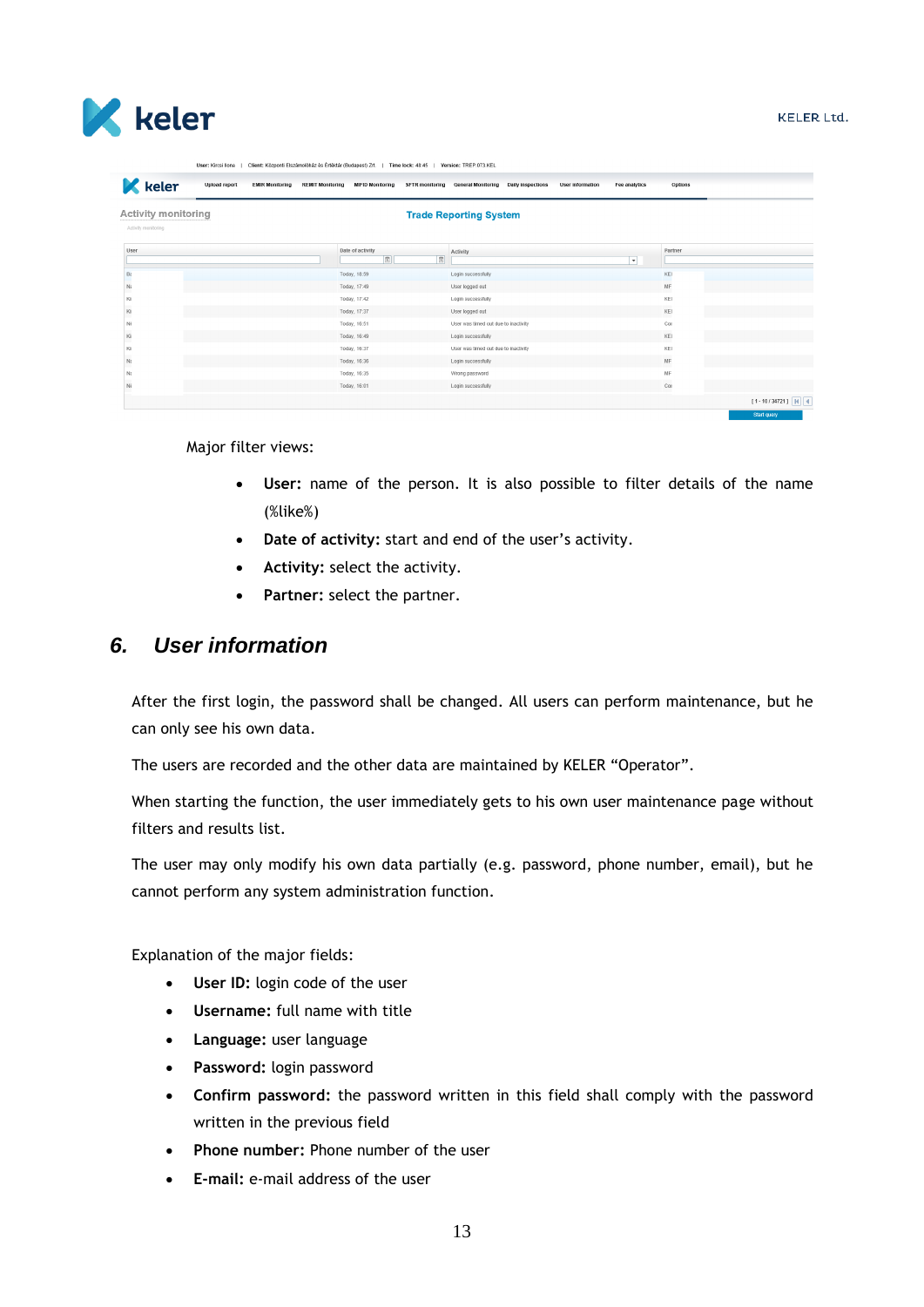

- **Recording date:** date of recording
- **Date of modification:** date of modification
- Date of approval: date of the 2<sup>nd</sup> level approval performed according to the 4-eye principle
- **Partner:** the partner, to which the user is allocated, and whose orders the user may upload and see. KELER may also be a partner, which in this case indicates the internal user.
- **Role:** role of the user on the basis of which the rights are granted
- **Time of the last login:** date of the previous login

|                                                                                                                                      | User:                                                                           | Client: Központi Elszámolóház és Értéktár (Budapest) Zrt.                     | Time lock: 49:45<br>Version: TREP.073.KEL                                                                             |                                                     |                          |
|--------------------------------------------------------------------------------------------------------------------------------------|---------------------------------------------------------------------------------|-------------------------------------------------------------------------------|-----------------------------------------------------------------------------------------------------------------------|-----------------------------------------------------|--------------------------|
| <b>K</b> keler                                                                                                                       | <b>Upload report</b><br><b>EMIR Monitoring</b>                                  | <b>REMIT Monitoring</b><br><b>MIFID Monitoring</b>                            | <b>SFTR</b> monitoring<br><b>General Monitoring</b>                                                                   | <b>Daily inspections</b><br><b>User information</b> | Options<br>Fee analytics |
| User information<br>User information                                                                                                 |                                                                                 |                                                                               | <b>Trade Reporting System</b>                                                                                         |                                                     |                          |
| User ID:<br>Username:<br>Language:<br>Previous password:<br>Password:<br>Password confirmation:<br>Phone number:<br>E-mail:<br>Role: | k<br>K<br>Magyar<br>$\checkmark$<br>@<br>hu<br>k<br>Szuper User<br>$\mathbf{v}$ | Partner:<br>Time of last login:<br>Date of modification:<br>Date of approval: | Központi Elszámolóház és Értéktár (Budapest) Zrt.<br>Today, 16:49<br>2020. 05. 06. 16:43:25<br>2020. 05. 06. 16:44:03 |                                                     |                          |
|                                                                                                                                      |                                                                                 |                                                                               |                                                                                                                       |                                                     | Save                     |

### <span id="page-13-0"></span>*7. Business continuity plan (BCP)*

In case of operation differs form normal and problems that cannot be solved within a given daily operating time of KELER's Trade Reporting system, the following BCP process shall be applied.

#### <span id="page-13-1"></span>*7.1. Trade reporting system access problem*

If there is an interruption of the internet connection between the partner and KELER, or there is an error accessing the Trade Reporting service due to other issues, it is necessary to ensure the reception of reports and transfer them to REGIS-TR. In this case, the Trade Reporting web interface is available to internal users of the system, and the validation functions related to manual file upload can be used.

Accordingly, the files received trough the alternative channel will be processed immediately and will be uploaded by KELER's assigned employee at the same time.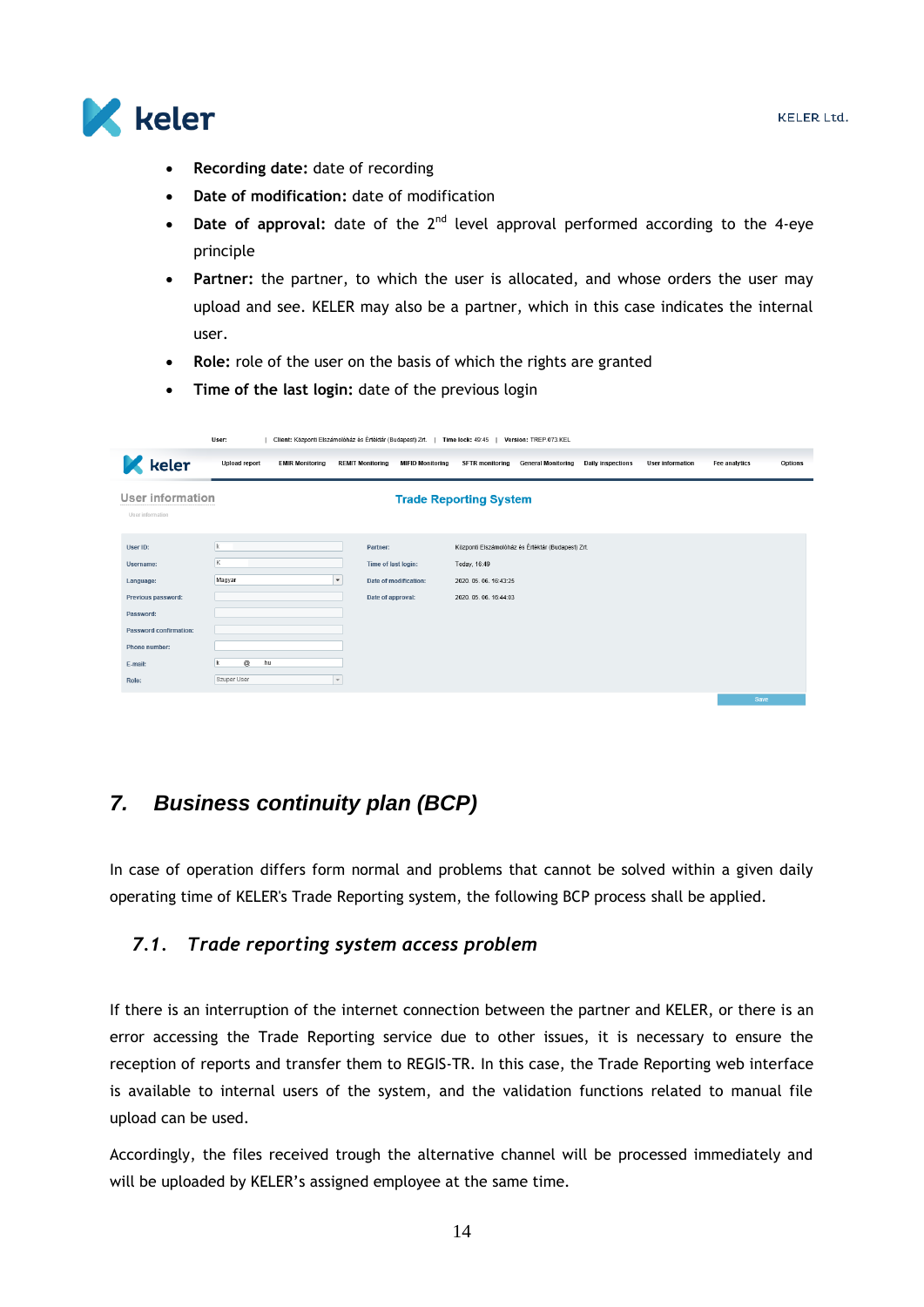

During the measure, it is only possible to receive and upload files within the framework of BCP. The reports are sent by the partner as a formatted XML file in accordance with the schema requirements used by the Trade Reporing system's web interface.

If the communication between the KELER's Trade Reporting system and the REGIS-TR's system works properly, the following steps shall be followed.

The partners should send the reports in a compressed, password protected file to the e-mail address indicated in the customer information sent by the Service Desk Team. The password required for decompression is sent by the partner to the designated employee of KELER trough a separate channel. The decompressed files are uploaded to the Trade Reporting system by KELER. Status notifications of uploaded reports can be verified later in the system.

If not only the partner does not access the KELER's Trade Reporting service, but also the access of REGIS-TR's system is not possible, the report files will not be accepted electronically, there will be no clerical tasks beyond the communication and customer information obligations on KELER's side until the connection is restored.

#### <span id="page-14-0"></span>*7.2. Trade reporting system failure*

If the Trade Reporting system does not operate, it is not possible upload reports on its web interface, the web service calls of external and internal users will not be answered. Since the Trade Reporting system performs control and transformation tasks that cannot be replaced by manually, in this case the reporting service is not available until the system is restored.

After the restoration of the operation, KELER will perform the necessary checks and validations. It is necessary to identify the pending messages in the procession queue, and KELER will start sending them automatically.

#### <span id="page-14-1"></span>*7.3. Trade repository access problem*

If the internet connection between KELER and REGIS-TR is lost, it is not possible to transfer data to the Trade Repository. Accordingly, reports can only be submitted to REGIS-TR once the internet connection has been restored. The trading data received from the partners cannot be transmitted to REGIS-TR using other channels, therefore it is not possible to perform the BCP process in this case.

Due to the unavailability of REGIS-TR, the items uploaded by the partners via web service call will get rejected status. This can be tracked on Trade Reporting system's monitoring function.